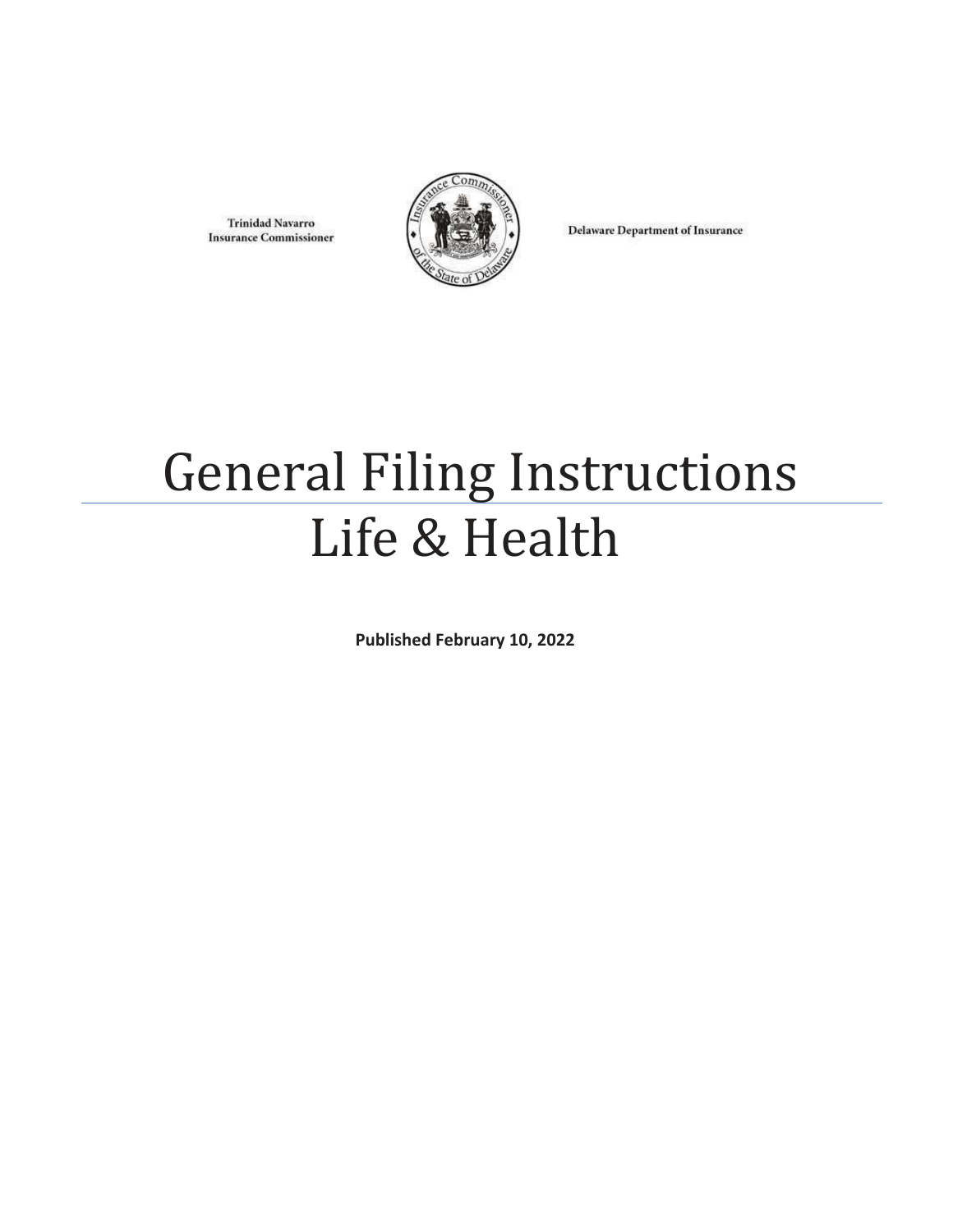### **State of DelawareInsurance Department General FilingInstructions**

### **The following section addresses general filing instructions for all Life and Health rate and formfilings.**

**1. FilingAuthority/ScopeofAuthority:** Forms are filed in accordance with Title 18, Del. C., Chapter 2712. See Department website for filing documents: <https://insurance.delaware.gov/ratesforms/>

#### **2. FilingBasis:**

Delaware is a file and use state with the authority to disapprove. If you elect to DEEM a filing per Title 18, Del. C., Chapter 2712(b)**, please send an email to [rate@delaware.gov](mailto:rate@delaware.gov) for questions and comments.**

#### **3. Status inDomicile:**

Approval from state of domicile is not required, but status may be requested.

#### **4. Feeinformation:**

**a.** Filing fees are **\$150** per *form*, per company. *Rates* are **\$100** per filing, per affected form. *Advertising* submissions are **\$150** per filing, per company. Fraternal organizations do not require a filingfee.

\*\* *No insurer shall be required to pay more than \$2,000 per form filing pursuant to House Bill 242 effective July 17, 2019. For form filings made on a group-wide basis, the \$2,000 cap is applicable to each insurer.*

- **b.** For Med Supp., **\$100** per Rate Plan is required.
- **c.** Filings outsourced for actuarial review per Title 18 Del. C. Chapter 7 §714 will incur additional cost.
- **d.** Informational letters without policy forms are accepted without a fee.
- **e.** Previously filed policy forms that are modified are considered as "new" filings and will require a fee.
- **f.** Problem Reports not responded to within 30 days will be closed and fees will not be refunded.

#### **5. Required FilingDocuments and Information:**

Long Term Care (LTC): Cost Disclosure Form is required.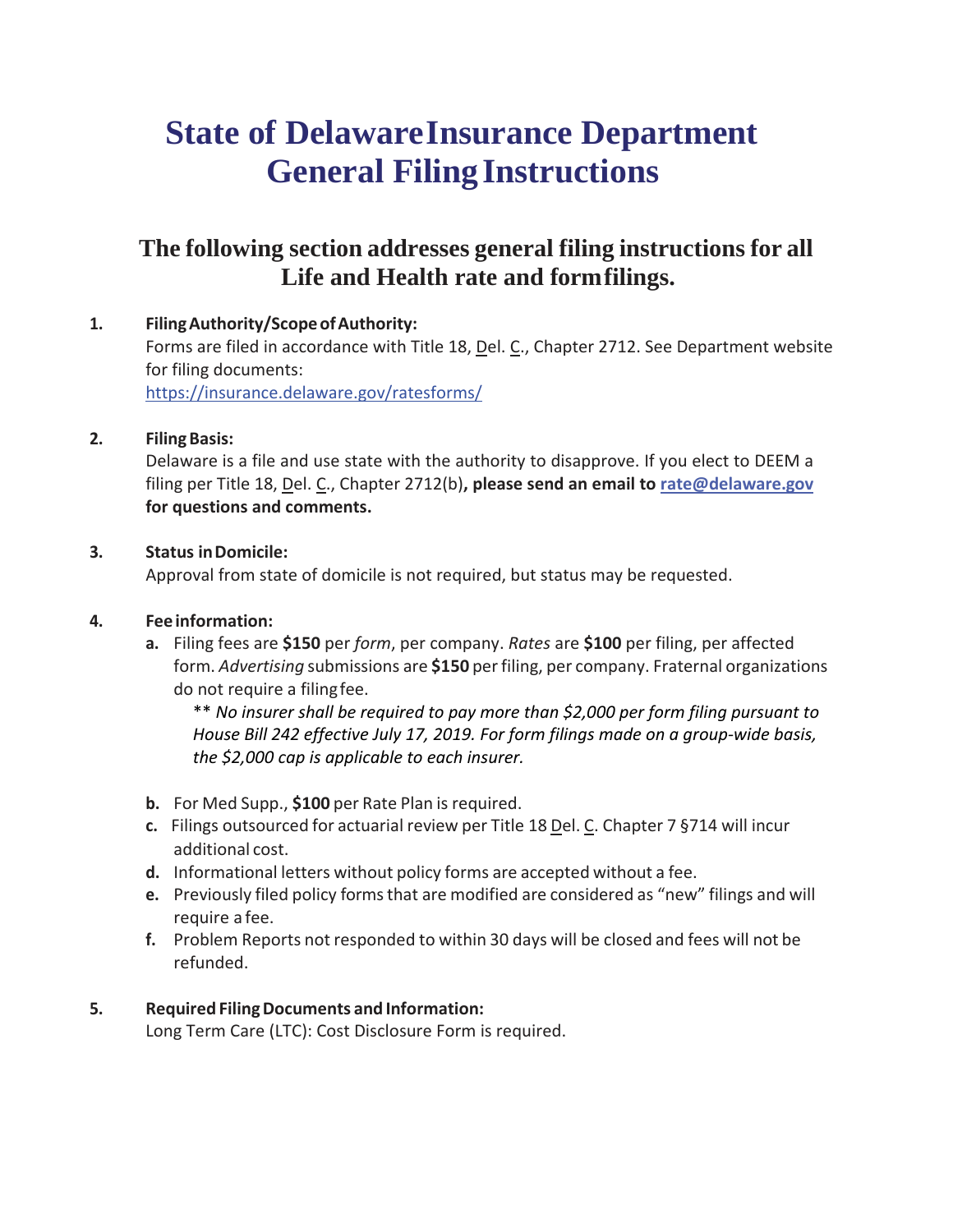#### **6. Rate Filings**

All rate filings must include a thorough Filing Description, which includes documentation supporting the request for a rate increase or decrease. The Filing Description is located under the General Information tab on the SERFF database.

#### **7. Additional FormFilingsRequirements**

*Identify changes* – For any issuers who are **NOT** submitting new forms, the DOI requests that any changes to the forms be clearly marked and tracked to identify the changes from the previous year's filings.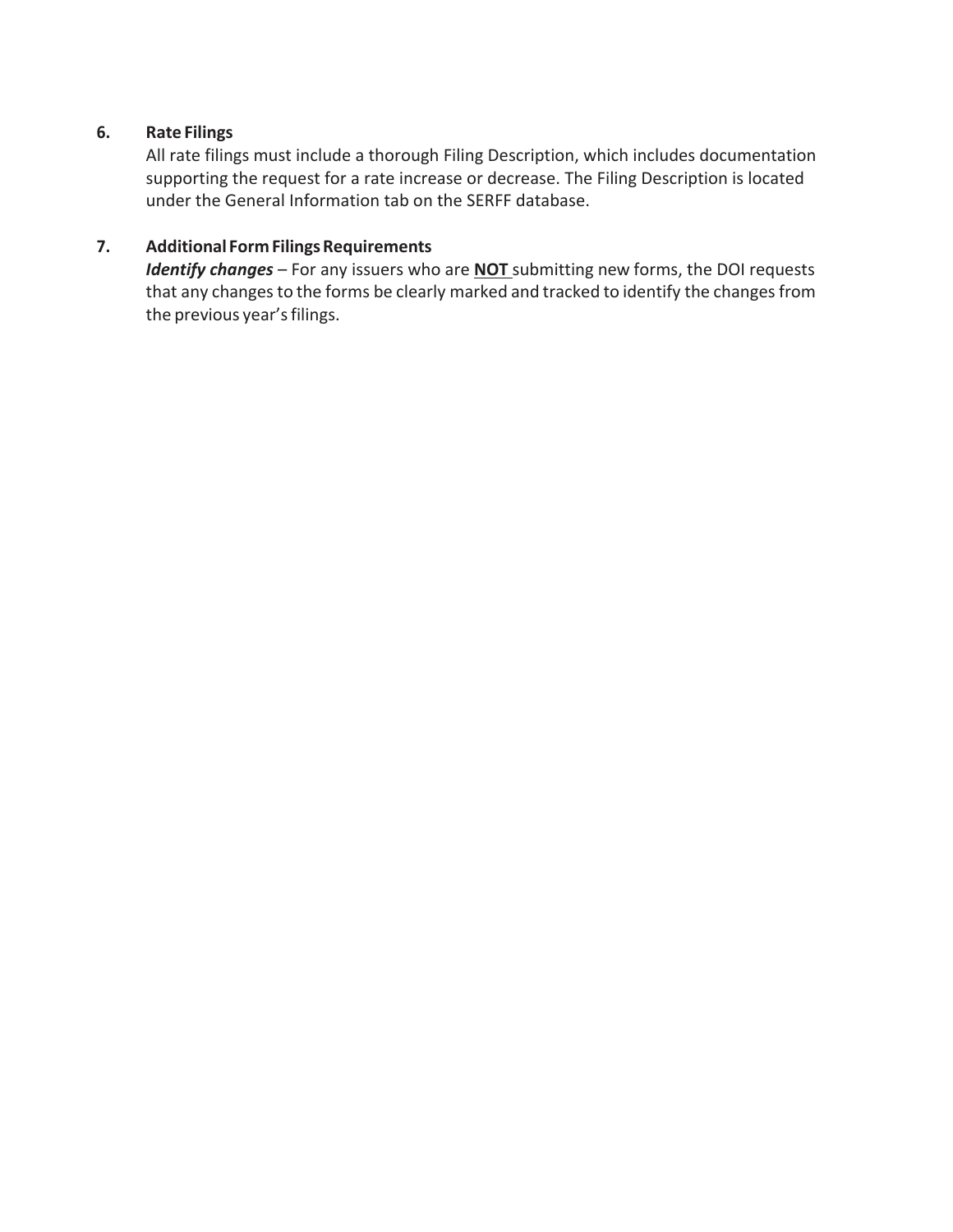### **DELAWARE LIFE & HEALTH PRODUCT GUIDELINES**

**All citations refer to Title 18, Delaware Code, unless otherwise indicated. Please follow specific guidelines within laws and regulations cited. Note: The Delaware Department has adopted the NAIC position on Terrorism Exclusions Health products. At this time the Delaware Department is not accepting filingsthat contain terrorism exclusionsthat provide no benefit for any loss due to terrorism.**

## LIFE

**Comprising:** All Life and Annuity Products

**Forms:** Indexed Life and annuity, and funding agreement products must be identified. Please note these products may be outsourced for actuarial review per §714. Outsourced filings will incur additional cost to filer. If you have any questions prior to filing, please email [rate@delaware.gov](mailto:rate@delaware.gov)

**Rates:** Not required for life products. §2502(b).

**Equity Indexed Products:** Please provide the following:

- 1. Marketing and cost disclosure brochures
- 2. Specifications Page with available options
- 3. Actuarial Memorandum indicating surrender charges and minimum values
- 4. Guaranteed minimum and maximum rates to include participation, caps, spread
- 5. Reserve basis and compliance with appropriate actuarial guidelines
- 6. Hedging strategy including counterparties and NAIC, Moody's and S & P rating
- 7. Guidelines on determining actual subsequent rates
- 8. Periodic reports (quarterly) giving details on new business, any change in minimum/maximum rates, surrenders (account value and net amount actually paid).

For those itemsinvolving calculations, e.g., minimum guaranteed values, compliance with reserve sample/actuarial guidelines, retrospective, and prospective demonstrations, please provide in an Excel file.

**Guaranteed Living Benefits:** Please provide the following:

- 1. Copy of affected form (if not with filing)
- 2. Actuarial memorandum signed by qualifiedactuary
- 3. Actuarial memorandum must describe reserve methodology for guaranteed living benefit
- 4. Copy of description of investment/risk management strategy to support living benefits signed by an actuarial or investment professional with relevant experience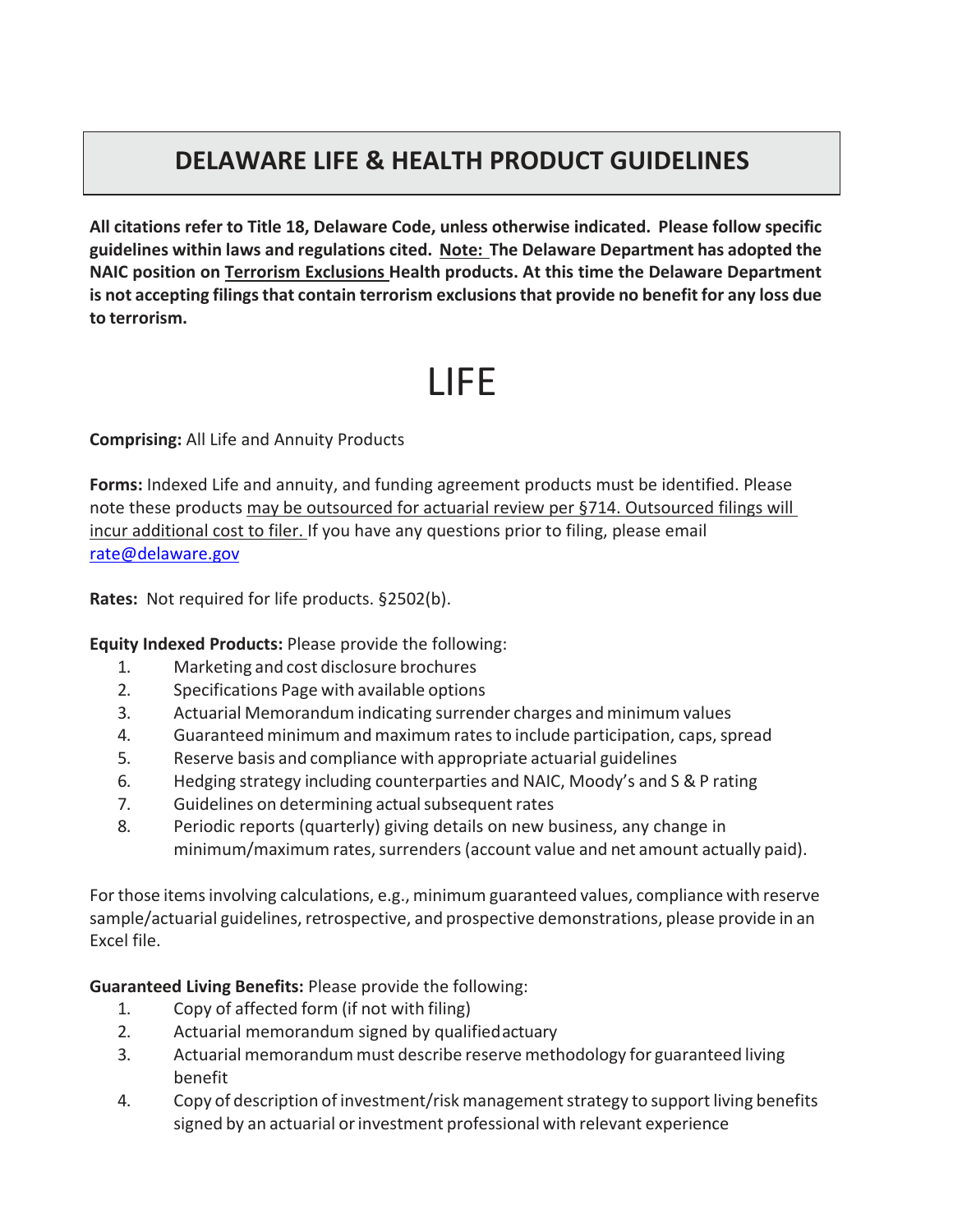- 5. Signed Opinion by company's appointed actuary that investmentsforliving benefits are appropriate to cover liabilities
- 6. Copy ofProspectus
- 7. Copy of marketing and salesmaterials

#### **Life, Annuity – Chapter 29: Variable Life – Regulations 1201 and 1205**

- 1. ActuarialMemorandum
- 2. For applicable products, per Regulation 1210 §5A, indicate if policies will be illustrated. If not illustrated, provide a Summary of Cost & Benefit.

#### **2001 CSO Mortality Table Compliance**

Please provide in an Excel file:

Spec Page, Actuarial Memorandum which indicates reserve basis, and compliance with standard valuation and non-forfeiture laws, appropriate actuarial guidelines, and IRS §§ 7702/7702A.

#### **Group Life – Chapter 31**

Must meet group requirements of §3102 through §3109

#### **Accelerated Benefits**

Individual Life products accelerating benefits for Long-Term Care must comply with Chapter 4105(i) through (k)

#### **Riders**

Cost for Rider should be captioned. Include actuarial memorandum and rates, if applicable.

#### **Credit Life and Health – Chapter 37, Regulation 1701**

Level/decreasing life and disability rates per Regulation 1701, Section II, A and B. Contracts should contain disclosure and other requirements of §3706.

#### **Applications – Life and Health**

Where medical questions concerning HIV/AIDS are included in the Application and the Company will perform testing, an HIV Consent Form is required to be filed with the Department following guidelines of Chapter 74 and Forms & Rates Bulletin No. 4. The HIV Consent Form is a one-time filing. Amendments to the Form must be re-filed.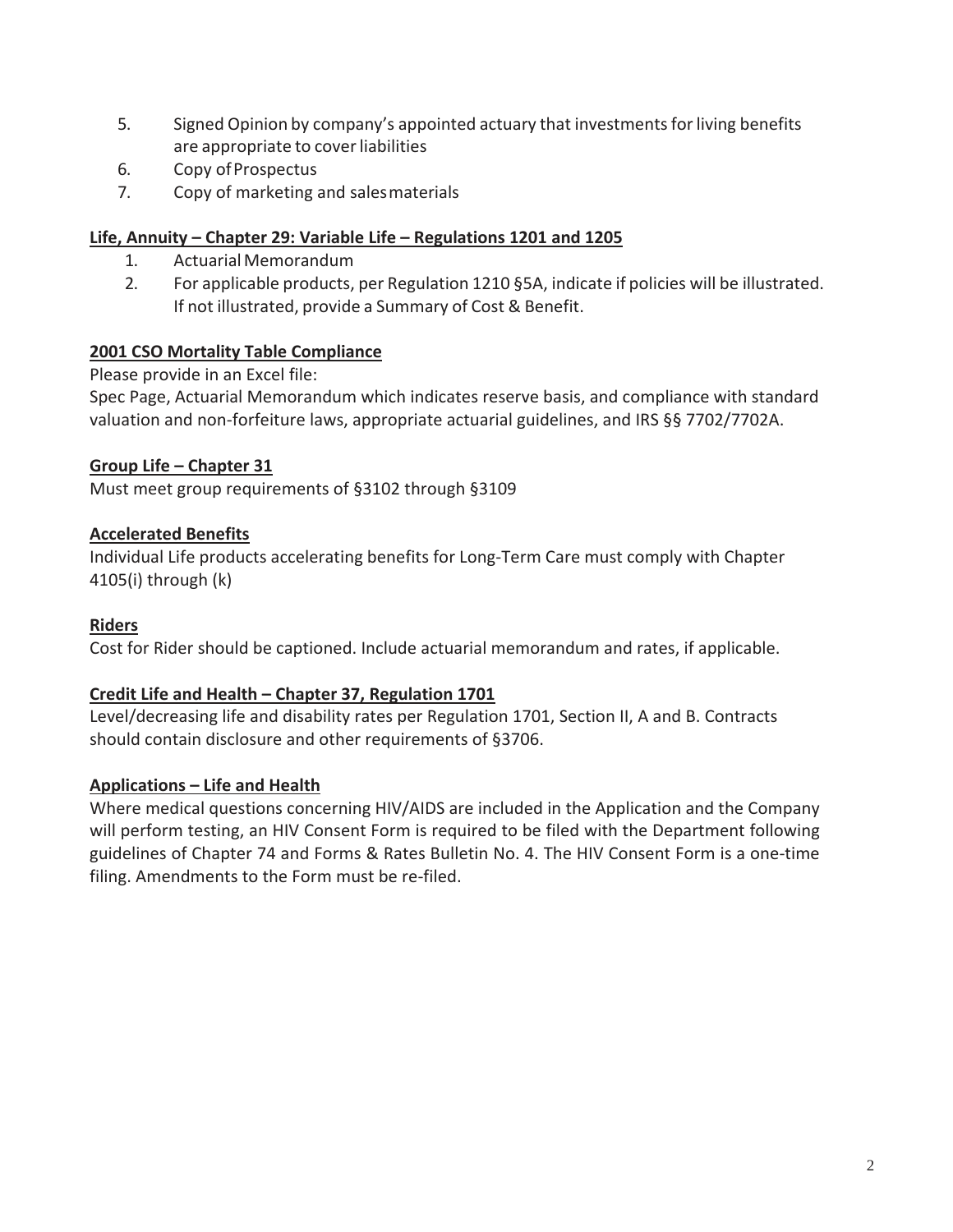# HEALTH

**Comprising:** All health insurance products

**Premium Rate Requirements & Guide per Chapter 2504 and applicable Federal requirements** Rates are required to be filed per Chapter 2504.

. New Data Collection Requirement – Delaware specific data collections supplement, but do not replace the federal data collection templates., issuers must submit complete Rate Data Table templates, Unified Rate Review templates and the Actuarial Memorandum as instructed by CMS and the DOI.

The new data collection templates, available in SERFF, have been developed in Microsoft Excel format, with the exception of the *DE Part II Preliminary Justification,* which is available in Microsoft Word format. Issuers must complete each template for each Rate Filing submitted to the DOI, regardless of whether the issuer proposes a change to premium rates from the previous plan year.

| <b>DE Data Collection Template</b>                                                                    | <b>Individual</b><br><b>Market</b> | <b>Small Group</b><br><b>Market</b> | <b>Comment</b>                                                                                               |
|-------------------------------------------------------------------------------------------------------|------------------------------------|-------------------------------------|--------------------------------------------------------------------------------------------------------------|
| DE Rate Page—Individual template                                                                      | $\mathbf{X}$                       |                                     | Allows for enhanced review of URRT data<br>and collection of key variables                                   |
| DE Rate Page-SG template                                                                              |                                    | $\mathbf X$                         |                                                                                                              |
| DE Part II Preliminary Justification                                                                  | $\mathbf{x}$                       | $\mathbf{x}$                        | Provides Delaware consumers with a<br>consistent format for issuer justification of<br>proposed rate changes |
| DE Actuarial Memorandum Data Set<br>template                                                          | $\mathbf{x}$                       | $\mathbf{x}$                        | Allows for enhanced review of Actuarial<br>Memorandum and collection of key<br>variables                     |
| DE Plan Membership (Covered<br>Lives) & Multi-Year Plan Base Rate<br>Comparison – Individual Template | $\mathbf{x}$                       |                                     | Facilitates collection of key variables in<br>Excel format                                                   |
| DE Plan Membership (Covered<br>Lives)— & Multi-Year Plan Base<br>Rate Comparison – SG Template        |                                    | $\mathbf X$                         |                                                                                                              |

#### **2. Health rate filings outsourced for actuarialreview will incur additional costto filer.**

- 3. Individual health rate filings must include rates and classification of risks per Chapter 33. For additional information, consult Regulation 1303, "Individual Health Loss Ratio Standards".
- 4. Group health rate filings consult Regulation 1305, "Loss Ratio Filing Procedures for Health Insurers, Health Service Corporationsfor Medical and Hospital Expense Incurred Policies and Plans."
- 5. Actuarial Certification isrequired for Small Employer rate filings. See rating guidelines for Small Employer below.
- 6. Major Medical rate filings must include: a complete filing description, rate history, rate component and base rate before and after, under Rate/Rule Schedule Tab in SERFF.